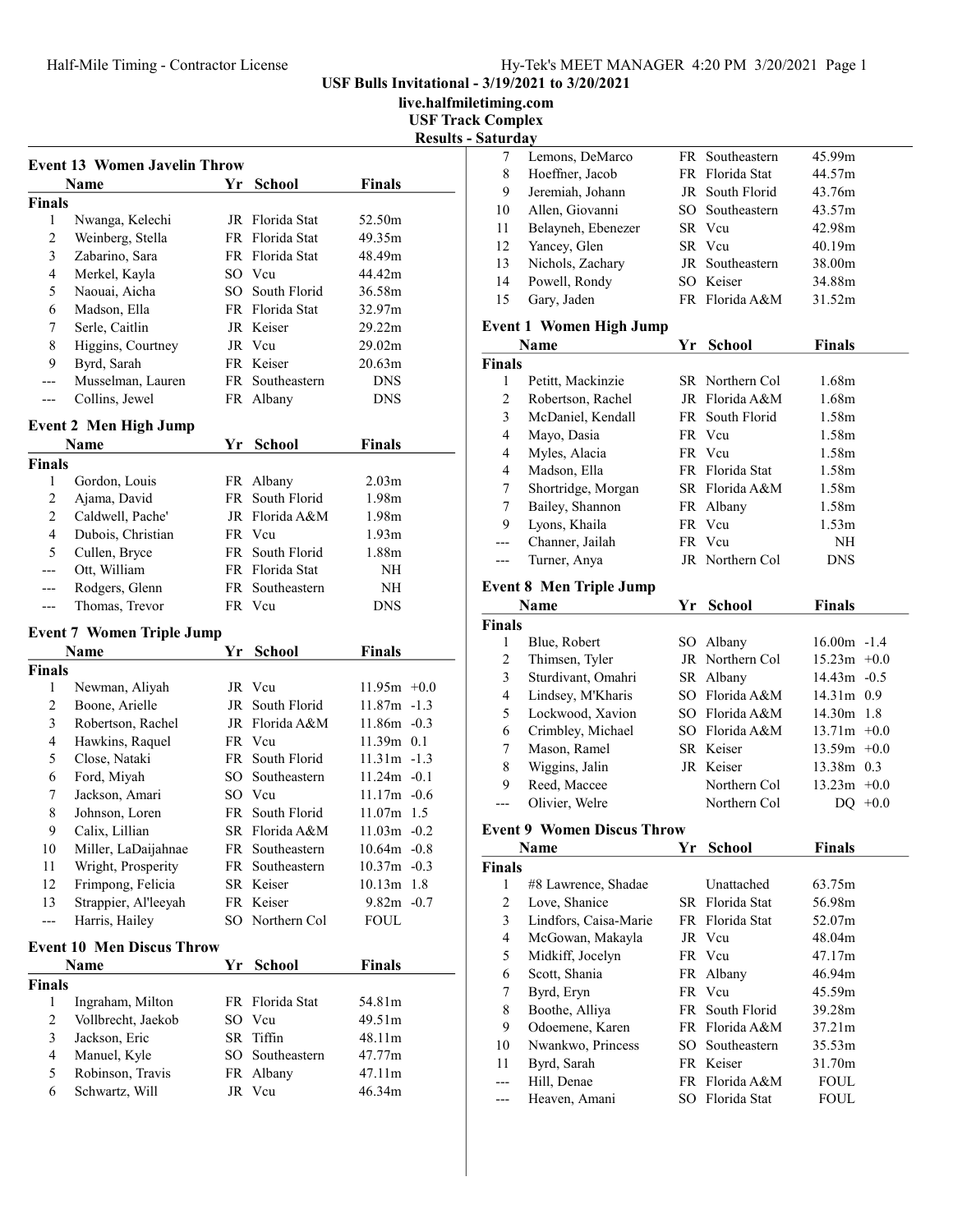# Half-Mile Timing - Contractor License Hy-Tek's MEET MANAGER 4:20 PM 3/20/2021 Page 2

USF Bulls Invitational - 3/19/2021 to 3/20/2021

live.halfmiletiming.com

## USF Track Complex Results - Saturday

| Event 27 Women 4x100 Meter Relay |                             |              |                               |  |  |  |
|----------------------------------|-----------------------------|--------------|-------------------------------|--|--|--|
|                                  | <b>Team</b>                 | Relay        | <b>Finals</b>                 |  |  |  |
| <b>Finals</b>                    |                             |              |                               |  |  |  |
| 1                                | South Florida               | B            | 45.12                         |  |  |  |
|                                  | 1) Prescott, Kadesha SO     |              |                               |  |  |  |
|                                  | 3) Heckstall, Jae'Nisa SO   |              | 4) Roshofa, Patricija SO      |  |  |  |
| 2                                | Eastern Michigan            | $\mathsf{A}$ | 45.67                         |  |  |  |
|                                  | 1) Davis, Alyson FR         |              | 2) Johnston, Micah SR         |  |  |  |
|                                  | 3) Mason, Brittni SR        |              | 4) Ganther, Kolby SR          |  |  |  |
| 3                                | South Florida               | $\mathsf{A}$ | 45.83                         |  |  |  |
|                                  | 1) Baxter, Jadaja FR        |              | 2) Benjamin, Shaniya FR       |  |  |  |
|                                  | 3) Allers-Liburd, Zahria FR |              | 4) O'Banner, A'Kyrah FR       |  |  |  |
| 4                                | Southeastern U.             | А            | 46.68                         |  |  |  |
|                                  | 1) Thompson, Shakera SO     |              | 2) Lawrence, Oluwafikayomi Fl |  |  |  |
|                                  | 3) Berry, Shaniya FR        |              | 4) Bush, Jaqual FR            |  |  |  |
| 5                                | Vcu                         | $\mathsf{A}$ | 47.09                         |  |  |  |
|                                  | 1) Freeman, Lauryn FR       |              | 2) Taylor, Lauryn FR          |  |  |  |
|                                  | 3) Tucker, Jessica SO       |              | 4) Blakeney, Janae FR         |  |  |  |
| 6                                | Northern Colorado           | $\mathsf{A}$ | 47.66                         |  |  |  |
|                                  | 1) Gregory, RubyAnn JR      |              | 2) Lewis, Dawnielle SO        |  |  |  |
|                                  | 3) Johnson, Craiesha FR     |              | 4) Nesby, Dorian JR           |  |  |  |
| 7                                | Keiser                      | A            | 49.19                         |  |  |  |
|                                  | 1) Jackson, Shyann FR       |              | 2) Turner, Faith FR           |  |  |  |
|                                  | 3) Morgan, Sapphire FR      |              | 4) Larose, Staicha FR         |  |  |  |
|                                  | Florida State               | $\mathsf{A}$ | <b>DNF</b>                    |  |  |  |
|                                  | 1) Kirkland, Jayla JR       |              | 2) Hyde, Shian SR             |  |  |  |
|                                  | 3) Seymour, Ashley FR       |              | 4) Seymour, Ka'Tia JR         |  |  |  |
|                                  | Albany                      | A            | DO                            |  |  |  |
|                                  | 1) Denis, Dinedye SO        |              | 2) Clarke, Dominique FR       |  |  |  |
|                                  | 3) Matthew, Chidinma JR     |              | 4) Lowe, Rori FR              |  |  |  |

# Event 28 Men  $4x100$  Meter Relay

|        | Team                           | Relay | <b>Finals</b>              |
|--------|--------------------------------|-------|----------------------------|
| Finals |                                |       |                            |
| 1      | Albany                         | A     | 40.94                      |
|        | 1) Williams, Shakur FR         |       | 2) Napier, Garfield JR     |
|        | 3) Gutierrez Almedina, Jan Mic |       | 4) Blake, Xandre SR        |
| 2      | South Florida                  | A     | 41.24                      |
|        | 1) Adebakin, Toluwani SR       |       | 2) Sanders, Dreshaun SO    |
|        | 3) Shannon, Malachi FR         |       | 4) Mahautiere, Danelson FR |
| 3      | Southeastern U.                | А     | 41.55                      |
|        | 1) Alford, Trey JR             |       | 2) Spann, Chase FR         |
|        | 3) Griep, Leighton FR          |       | 4) Taylor, Joseph FR       |
| 4      | South Florida                  | B     | 43.21                      |
|        | 1) Nock, Maurice SR            |       | 2) Wright, Elijah FR       |
|        | 3) Moore-Green, Stefone SR     |       | 4) Dunnigan, Tyler SO      |
|        | Vcu                            | A     | DNF                        |
|        | 1) Davis, Ian SR               |       | 2) Waller, JeVon SO        |
|        | 3) Browne, Camron SO           |       | 4) Freeman, Lewis FR       |
|        | Keiser                         | A     | <b>DNS</b>                 |
|        | 1) Lightfoot, Vindero FR       |       | 2) St. Firmin, Javon FR    |
|        | 3) Stomne, Philip FR           |       | 4) Richards, Guillaume SR  |

|                | Name                | Yr  | <b>School</b>   | <b>Finals</b> |
|----------------|---------------------|-----|-----------------|---------------|
| <b>Finals</b>  |                     |     |                 |               |
| 1              | Weir, Alexandra     |     | FR South Florid | 4:46.64       |
| $\mathfrak{2}$ | Offenback, Hannah   |     | South Florid    | 4:51.20       |
| 3              | Aulenbach, Kasandra |     | FR Vcu          | 4:51.30       |
| $\overline{4}$ | Lockridge, Julia    | SR  | Tampa           | 4:52.24       |
| 5              | Wilson, Emily       | SO. | Northern Col    | 4:59.19       |
| 6              | Blackman, Manon     | FR  | Tampa           | 4:59.38       |
| 7              | Brown, Margot       | SO. | Vcu             | 5:00.63       |
| 8              | Capparell, Nicole   | FR  | South Florid    | 5:01.10       |
| 9              | Gonzalez, Andie     |     | South Florid    | 5:04.06       |
| 10             | Blankenbaker, Julia |     | SO Florida Stat | 5:05.19       |
| 11             | Magee, Sarah        |     | FR Florida Stat | 5:05.61       |
| 12             | Brown, Julia        |     | FR Northern Col | 5:07.55       |
| 13             | Bahr, Elayna        |     | South Florid    | 5:09.02       |
| 14             | David, Ashley       |     | FR Florida Stat | 5:09.84       |
| 15             | Montalvo, Cassandra | SR. | South Florid    | 5:12.32       |
| 16             | Biss, Kaleigh       | SR  | South Florid    | 5:13.04       |
| 17             | Jarvis, Zoe         | JR  | Tampa           | 5:13.43       |
| 18             | Phillips, Riley     |     | South Florid    | 5:13.80       |
| 19             | Olson, Summer       | SO. | Northern Col    | 5:19.29       |
| 20             | Flannery, Lauren    |     | South Florid    | 5:26.07       |
| 21             | Perales, Natasha    |     | FR Northern Col | 5:26.96       |
| 22             | Hilt, Shelby        |     | SO Florida Coll | 5:28.06       |
| 23             | Roth, Jessie        |     | FR Florida Coll | 5:34.19       |
| 24             | Timiraos, Isabella  | SO. | Florida Stat    | 5:47.44       |
| ---            | Johnson, Amber      |     | JR Northern Col | <b>DNS</b>    |
| ---            | Richards, Chanaiya  |     | JR Keiser       | <b>DNS</b>    |

# Event 34 Men 1500 Meter Run

|                | Name             | Yr | <b>School</b>   | Finals     |
|----------------|------------------|----|-----------------|------------|
| Finals         |                  |    |                 |            |
| 1              | Figueroa, Jan    |    | SR Tampa        | 4:01.97    |
| $\overline{c}$ | Kamen, Nickolas  | FR | South Florid    | 4:03.43    |
| 3              | Vincennie, Zac   | FR | South Florid    | 4:06.61    |
| 4              | Corcoran, Riley  |    | FR Tampa        | 4:08.86    |
| 5              | Hayward, Jesse   |    | FR Northern Col | 4:09.24    |
| 6              | #2 Keenan, Josh  |    | Unattached      | 4:09.31    |
| 7              | #7 Uwinama, Yves |    | South Florid    | 4:09.81    |
| 8              | Kailes, Benjamin |    | FR South Florid | 4:11.86    |
| 9              | Leach, Evan      |    | SO Vcu          | 4:12.23    |
| 10             | Ospina, Mario    |    | JR Florida A&M  | 4:12.25    |
| 11             | Cortes, Luis     |    | FR Keiser       | 4:15.27    |
| 12             | Shiver, Lachlan  |    | SR South Florid | 4:15.67    |
| 13             | Weldon, Kyle     |    | FR Vcu          | 4:16.41    |
| 14             | Peterson, Noah   |    | FR Vcu          | 4:18.70    |
| 15             | Kiprop, Brian    |    | JR Florida A&M  | 4:22.65    |
| 16             | #6 Imran, Khan   |    | South Florid    | 4:24.55    |
|                | Hensley, Jacob   | FR | South Florid    | <b>DNS</b> |
|                | #5 Camps, Austin |    | South Florid    | <b>DNS</b> |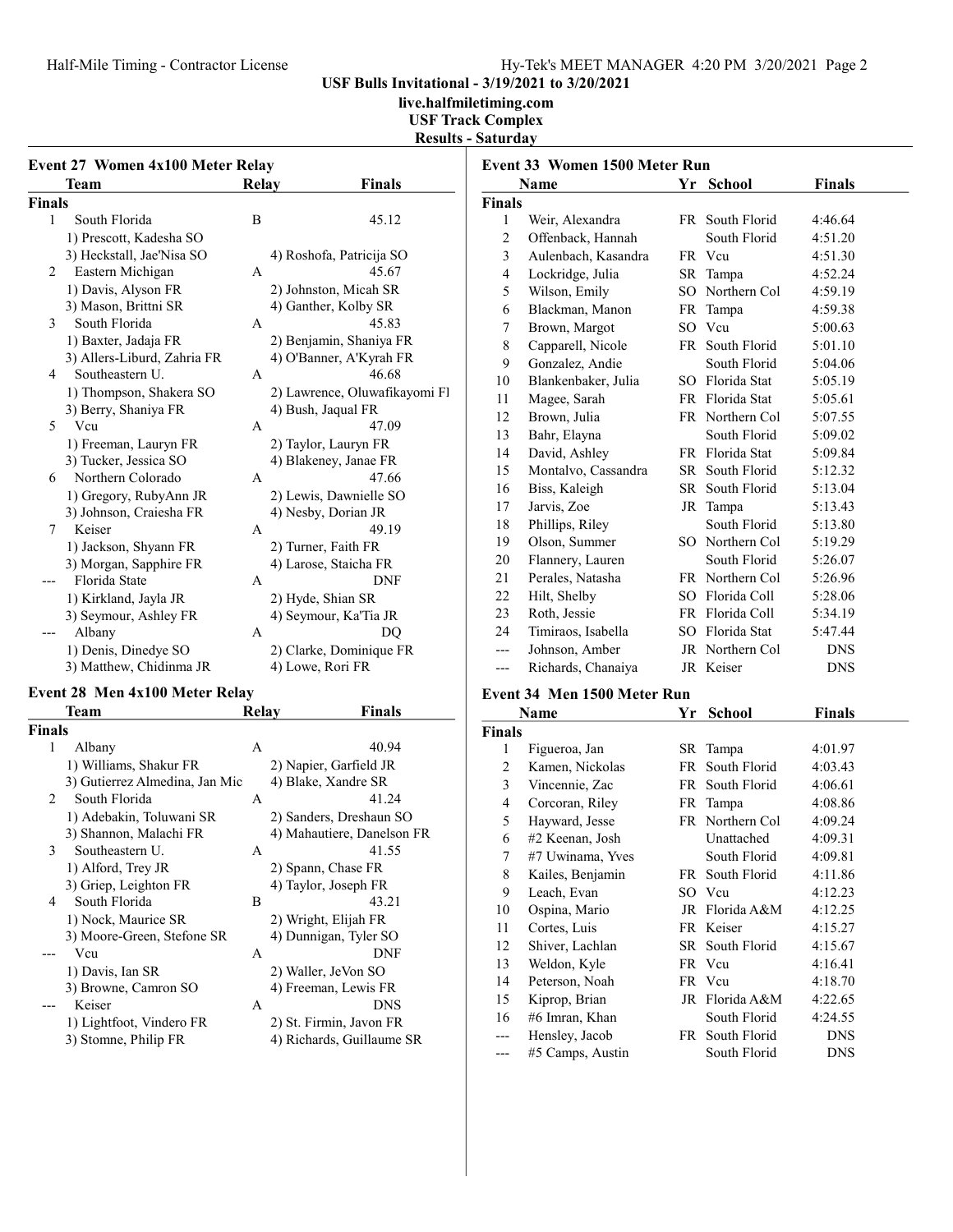# Half-Mile Timing - Contractor License Hy-Tek's MEET MANAGER 4:20 PM 3/20/2021 Page 3

USF Bulls Invitational - 3/19/2021 to 3/20/2021

live.halfmiletiming.com

USF Track Complex

| <b>Results - Saturday</b> |
|---------------------------|
|                           |

| Event 23 Women 100 Meter Hurdles |                     |     |                 |               |  |  |
|----------------------------------|---------------------|-----|-----------------|---------------|--|--|
|                                  | <b>Name</b>         | Yr. | School          | <b>Finals</b> |  |  |
| Finals                           |                     |     |                 |               |  |  |
| 1                                | Heckstall, Jae'Nisa | SO. | South Florid    | $13.63 - 0.2$ |  |  |
| 2                                | Jinks, Asia         | JR  | Albany          | $14.02 - 0.2$ |  |  |
| 3                                | Harris, Jonae       |     | JR Florida A&M  | $14.36 - 0.2$ |  |  |
| 4                                | Smith, Zion         |     | SO Northern Col | 14.53 -1.4    |  |  |
| 5                                | Petitt, Mackinzie   |     | SR Northern Col | $14.59 - 1.4$ |  |  |
| 6                                | Metcalfe, Syvanna   |     | FR Vcu          | $14.71 - 0.2$ |  |  |
| 7                                | Higgins, Courtney   |     | JR Veu          | $14.83 - 0.2$ |  |  |
| 8                                | Stark, Andrea       |     | SR Northern Col | $15.04 - 0.2$ |  |  |
| 9                                | Kier, Amaya         |     | FR Southeastern | $15.05 - 0.2$ |  |  |
| 10                               | Madson, Ella        |     | FR Florida Stat | $15.15 - 1.4$ |  |  |
| 11                               | Freeman, Lauryn     |     | FR Vcu          | $15.17 - 0.2$ |  |  |
| 12                               | Turner, Anya        |     | JR Northern Col | $16.02 -1.4$  |  |  |
| 13                               | Channer, Jailah     |     | FR Vcu          | 17.82 -1.4    |  |  |
|                                  | Guine-Herndon, Nia  |     | SO South Florid | DNF -1.4      |  |  |
|                                  |                     |     |                 |               |  |  |

# Event 24 Men 110 Meter Hurdles

| Name<br><b>School</b><br>Yr |                                      | <b>Finals</b> |                 |               |  |  |  |
|-----------------------------|--------------------------------------|---------------|-----------------|---------------|--|--|--|
| <b>Finals</b>               |                                      |               |                 |               |  |  |  |
| 1                           | Davis, Ian                           |               | SR Vcu          | 14.22 0.6     |  |  |  |
| $\overline{2}$              | Carter, Darion                       |               | SO Southeastern | 14.28 0.6     |  |  |  |
| 3                           | Jennings, Dee                        |               | SR South Florid | 14.36 0.6     |  |  |  |
| $\overline{4}$              | Rodgers, Glenn                       |               | FR Southeastern | 14.37 0.6     |  |  |  |
| 5                           | Vanterpool, Davonte                  |               | SO Southeastern | 14.47 0.6     |  |  |  |
| 6                           | Williams, Dawshawn                   |               | JR Albany       | 14.88 0.6     |  |  |  |
| 7                           | Sanford, Jaydon                      |               | SO Florida A&M  | 15.31 -0.4    |  |  |  |
| 8                           | Ott, William                         |               | FR Florida Stat | $16.21 - 0.4$ |  |  |  |
| $---$                       | Wilson, Marcus                       |               | FR Vcu          | $DNF$ 0.6     |  |  |  |
| ---                         | Thomas, Trevor                       |               | FR Vcu          | $DNS$ 0.6     |  |  |  |
| $---$                       | Stomne, Philip                       |               | FR Keiser       | $DNS -0.4$    |  |  |  |
|                             | Event 39 Women 800 Meter Run Open    |               |                 |               |  |  |  |
|                             | Name                                 | Yr            | <b>School</b>   | <b>Finals</b> |  |  |  |
| <b>Finals</b>               |                                      |               |                 |               |  |  |  |
| 1                           | Roshofa, Patricija                   | SO.           | South Florid    | 2:17.41       |  |  |  |
| 2                           | DesRosiers, Gabrielle                | SR -          | South Florid    | 2:18.08       |  |  |  |
| 3                           | O'Banner, A'Kyrah                    |               | FR South Florid | 2:48.06       |  |  |  |
|                             | Event 40 Men 800 Meter Run Open      |               |                 |               |  |  |  |
|                             | <b>Name</b>                          |               | Yr School       | <b>Finals</b> |  |  |  |
| <b>Finals</b>               |                                      |               |                 |               |  |  |  |
| 1                           | Agyemang, Duncan                     |               | SR South Florid | 2:03.42       |  |  |  |
| $\overline{c}$              | Moore-Green, Stefone                 |               | SR South Florid | 2:05.05       |  |  |  |
| 3                           | Wright, Elijah                       |               | FR South Florid | 2:06.13       |  |  |  |
| $\overline{4}$              | Shannon, Malachi                     |               | FR South Florid | 2:07.56       |  |  |  |
| 5                           | Sanders, Dreshaun                    | SO            | South Florid    | 2:10.13       |  |  |  |
| 6                           | Adebakin, Toluwani                   |               | SR South Florid | 2:13.33       |  |  |  |
| 7                           | Ferguson, Jovan                      |               | FR South Florid | 2:14.91       |  |  |  |
|                             | <b>Event 21 Women 400 Meter Dash</b> |               |                 |               |  |  |  |
|                             | Name                                 | Yr            | <b>School</b>   | <b>Finals</b> |  |  |  |
| <b>Finals</b>               |                                      |               |                 |               |  |  |  |
| 1                           | Knowles, Jasmine                     |               | FR South Florid | 55.20         |  |  |  |

| $\overline{c}$ | Bigos, Yuriah     |      | FR Southeastern | 56.03      |
|----------------|-------------------|------|-----------------|------------|
| 3              | Johnston, Micah   |      | SR Eastern Mich | 56.04      |
| 4              | Simpson, Namiah   | SO.  | Southeastern    | 56.25      |
| 5              | #1 Toombs, Savyon |      | Unattached      | 56.81      |
| 6              | Jackson, Shyann   |      | FR Keiser       | 57.37      |
| 7              | Gales, Courtney   | SO - | Southeastern    | 57.45      |
| 8              | Denis, Dinedye    | SO   | Albany          | 57.96      |
| 9              | Moore, Karah      |      | FR Vcu          | 58.73      |
| 10             | Moss, Wendira     |      | FR Northern Col | 58.81      |
| 11             | Romain, Anysia    |      | SR Southeastern | 59.15      |
| 12             | McMillan, Nia     |      | FR Vcu          | 59.29      |
| 13             | Pierre, Simone    |      | FR Vcu          | 59.58      |
| 14             | Johnson, Craiesha |      | FR Northern Col | 1:00.55    |
| 15             | Marc, Marie       |      | FR Keiser       | 1:01.36    |
| 16             | Schuetz, Kelsi    |      | SR Northern Col | 1:01.87    |
| 17             | Harrison, Jada    | SО   | Florida A&M     | 1:02.29    |
| ---            | Johns, Ilyria     |      | JR Florida A&M  | <b>DNS</b> |
| ---            | Fabri, Maya       |      | SR South Florid | <b>DNS</b> |
|                | Frett, Zakharia   |      | JR Florida A&M  | <b>DNS</b> |
|                | Klein, Ava        |      | FR Florida Stat | DNS        |
|                |                   |      |                 |            |

# Event 22 Men 400 Meter Dash

|                | Name                          | Yr   | School              | <b>Finals</b>   |
|----------------|-------------------------------|------|---------------------|-----------------|
| Finals         |                               |      |                     |                 |
| 1              | Collier, Alex                 |      | FR Florida Stat     | 47.33           |
| $\overline{c}$ | Cogdell, Ari                  |      | FR Florida Stat     | 47.88           |
| 3              | Walker, Daniel                | SR - | <b>Grand Valley</b> | 48.03           |
| 4              | Lightfoot, Vindero            |      | FR Keiser           | 49.06           |
| 5              | Goodman, Ralph                |      | SR Florida A&M      | 49.17           |
| 6              | Freeman, Lewis                |      | FR Vcu              | 49.58           |
| 7              | Mahautiere, Danelson          | FR - | South Florid        | 49.86           |
| 8              | Ott, William                  |      | FR Florida Stat     | 49.99           |
| 9              | Waller, Emmanuel              |      | SO Vcu              | 50.23           |
| 10             | Bridgewater, Justin           | SO   | South Florid        | 50.26           |
| 11             | Stomne, Philip                |      | FR Keiser           | 50.32           |
| 12             | Love, Brandon                 |      | JR Florida A&M      | 50.50           |
| 13             | Mootz, DeMario                |      | JR Northern Col     | 50.86           |
| 14             | Beliard, Matthew              |      | FR Keiser           | 51.28           |
| 15             | Hackerson, Noah               |      | FR Vcu              | 51.36           |
| 16             | Bradshaw, Akeem               | SR   | South Florid        | 51.45           |
| 17             | Wilson, Lonzell               |      | SR Florida A&M      | 52.86           |
| 18             | Smith, Noah                   |      | FR Northern Col     | 53.47           |
| ---            | Peters, Andrew                |      | FR Northern Col     | <b>DNS</b>      |
| ---            | Gay, Darryl                   |      | JR Florida Stat     | <b>DNS</b>      |
| ---            | Rivera, James                 |      | FR Florida Stat     | <b>DNS</b>      |
| ---            | Shannon, Malachi              | FR   | South Florid        | <b>DNS</b>      |
|                | St. Firmin, Javon             |      | FR Keiser           | <b>DNS</b>      |
| $---$          | Spann, Chase                  |      | FR Southeastern     | <b>DNS</b>      |
|                | Event 17 Women 100 Meter Dash |      |                     |                 |
|                | Name                          | Yr   | School              | <b>Finals</b>   |
| Finals         |                               |      |                     |                 |
| 1              | Ganther, Kolby                |      | SR Eastern Mich     | 11.83 0.3       |
| C              | Toylor Loury                  |      | $FD$ $V_{\alpha 1}$ | 11 $\Omega$ 0 2 |

| паіз |                  |                 |                   |  |
|------|------------------|-----------------|-------------------|--|
|      | 1 Ganther, Kolby | SR Eastern Mich | $11.83 \quad 0.3$ |  |
|      | 2 Taylor, Lauryn | FR Vcu          | 11.84 0.3         |  |
|      | 3 Mason, Brittni | SR Eastern Mich | $12.01 \quad 0.3$ |  |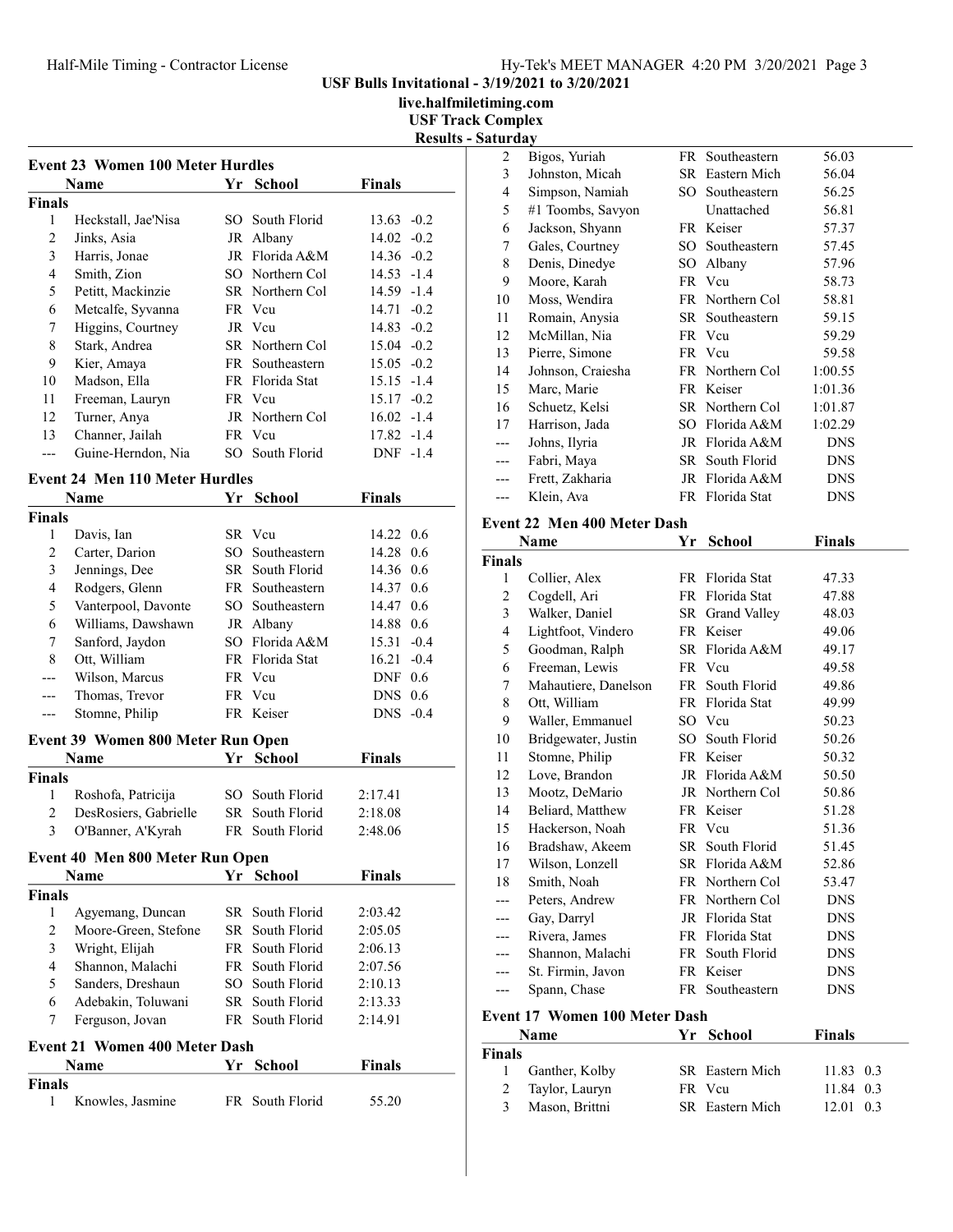USF Bulls Invitational - 3/19/2021 to 3/20/2021

live.halfmiletiming.com

USF Track Com

|  |  | <b>Results - Saturday</b> |  |
|--|--|---------------------------|--|
|--|--|---------------------------|--|

| Finals  (Event 17 Women 100 Meter Dash) |                             |     |                 |                   |  |  |  |
|-----------------------------------------|-----------------------------|-----|-----------------|-------------------|--|--|--|
|                                         | Name                        | Yr  | <b>School</b>   | <b>Finals</b>     |  |  |  |
| 4                                       | Clarke, Dominique           |     | FR Albany       | 12.17<br>0.3      |  |  |  |
| 5                                       | Lowe, Rori                  | FR  | Albany          | 0.3<br>12.21      |  |  |  |
| 6                                       | Berry, Shaniya              | FR. | Southeastern    | $12.23$ 2.0       |  |  |  |
| 7                                       | Lawrence, Oluwafikayomi FR  |     | Southeastern    | 12.25<br>1.4      |  |  |  |
| 8                                       | Thompson, Shakera           | SO. | Southeastern    | 12.33 1.4         |  |  |  |
| 9                                       | Richardson, Justice         |     | SR Florida A&M  | 12.34 1.4         |  |  |  |
| 10                                      | Gregory, RubyAnn            | JR  | Northern Col    | 12.39 3.8         |  |  |  |
| 11                                      | Lewis, Dawnielle            |     | SO Northern Col | 12.39 3.8         |  |  |  |
| 12                                      | Nesby, Dorian               |     | JR Northern Col | 12.40 1.4         |  |  |  |
| 13                                      | Tucker, Jessica             | SO. | Vcu             | 12.47<br>0.3      |  |  |  |
| 14                                      | Blakeney, Janae             |     | FR Vcu          | 12.59 1.4         |  |  |  |
| 15                                      | Matthew, Chidinma           |     | JR Albany       | 12.63<br>0.3      |  |  |  |
| 16                                      | Smith, Zion                 |     | SO Northern Col | 12.71 3.8         |  |  |  |
| 17                                      | Morgan, Sapphire            |     | FR Keiser       | 12.75 2.0         |  |  |  |
| 18                                      | Turner, Faith               |     | FR Keiser       | 12.84 2.0         |  |  |  |
| 19                                      | Ramos, Briana               |     | FR Southeastern | 12.87 1.4         |  |  |  |
| 20                                      | Bailey, Alyssa              |     | FR Northern Col | 13.40 2.0         |  |  |  |
| ---                                     | Larose, Staicha             |     | FR Keiser       | <b>DNS</b> 1.4    |  |  |  |
| ---                                     | Davis, Alyson               |     | FR Eastern Mich | $DNS$ 0.3         |  |  |  |
| ---                                     | Frett, Zakharia             | JR  | Florida A&M     | 1.4<br><b>DNS</b> |  |  |  |
|                                         | Guine-Herndon, Nia          | SO. | South Florid    | $DNS$ 2.0         |  |  |  |
| ---                                     | Kennedy, Heavan             |     | FR Keiser       | DNS 2.0           |  |  |  |
|                                         | Event 18 Men 100 Meter Dash |     |                 |                   |  |  |  |
|                                         | Name                        | Yr  | School          | Finals            |  |  |  |

1) Roshofa, Patricija SO

|                | Name                                    | Υr | School                 | Finals         |      |  |
|----------------|-----------------------------------------|----|------------------------|----------------|------|--|
| Finals         |                                         |    |                        |                |      |  |
| 1              | #9 Dasor, Emmanuel                      |    | Unattached             | 10.52 2.4      |      |  |
| $\overline{2}$ | Williams, Shakur                        | FR | Albany                 | 10.56 2.4      |      |  |
| 3              | Taylor, Joseph                          | FR | Southeastern           | 10.59 1.7      |      |  |
| 4              | Alford, Trey                            | JR | Southeastern           | 10.80          | 1.7  |  |
| 5              | Blake, Xandre                           |    | SR Albany              | 10.83 2.4      |      |  |
| 6              | Richards, Guillaume                     |    | SR Keiser              | 10.84 1.7      |      |  |
| 7              | Casab, Lucas                            | FR | Albany                 | 10.85          | 1.7  |  |
| 8              | Ashley, Timothy                         |    | SR Florida A&M         | 10.88 1.7      |      |  |
| 9              | Browne, Camron                          |    | SO Vcu                 | 10.95 1.7      |      |  |
| 10             | Ross, Markiel                           |    | SO Florida A&M         | 11.16          | -1.7 |  |
| 11             | Nance, Jordan                           | JR | Florida A&M            | 11.25          | 1.8  |  |
| 12             | Griep, Leighton                         |    | FR Southeastern        | 11.28          | 1.7  |  |
|                | Waller, JeVon                           |    | SO Vcu                 | <b>DNS</b>     | 2.4  |  |
|                | Lightfoot, Vindero                      |    | FR Keiser              | <b>DNS</b> 2.4 |      |  |
| ---            | Napier, Garfield                        |    | JR Albany              | <b>DNS</b> 2.4 |      |  |
|                | Smith, Gordon                           |    | FR Vcu                 | <b>DNS</b>     | -1.8 |  |
|                | Love, Brandon                           |    | JR Florida A&M         | <b>DNS</b>     | 1.8  |  |
|                | Adebakin, Toluwani                      |    | <b>SR</b> South Florid | <b>DNS</b> 2.4 |      |  |
|                | Shannon, Malachi                        |    | FR South Florid        | DNS 2.4        |      |  |
|                | <b>Event 29 Women 4x400 Meter Relay</b> |    |                        |                |      |  |
| Team           |                                         |    | Relay                  | Finals         |      |  |
| Finals         |                                         |    |                        |                |      |  |
| 1              | South Florida                           |    | A                      | 3:43.96        |      |  |

3) Heckstall, Jae'Nisa SO 4) Davila, Shaneylix JR

|                | omplex                      |               |                         |
|----------------|-----------------------------|---------------|-------------------------|
|                | urday                       |               |                         |
| $\overline{c}$ | South Florida               | B             | 3:46.83                 |
|                | 1) Benjamin, Shaniya FR     |               | 2) Knowles, Jasmine FR  |
|                | 3) Allers-Liburd, Zahria FR |               | 4) O'Banner, A'Kyrah FR |
| 3              | Southeastern U.             | A             | 3:47.47                 |
|                | 1) Bigos, Yuriah FR         |               | 2) Ford, Miyah SO       |
|                | 3) Simpson, Namiah SO       |               | 4) Gales, Courtney SO   |
| 4              | Vcu                         | A             | 3:54.73                 |
|                | 1) McMillan, Nia FR         |               | 2) Silmon, Yasmine FR   |
|                | 3) Moore, Karah FR          |               | 4) Metcalfe, Syvanna FR |
| 5              | Florida A&M                 | A             | 3:56.61                 |
|                | 1) Williams, Ajani SR       |               | 2) Gordon, Madison FR   |
|                | 3) Johns, Ilyria JR         |               | 4) Harrison, Jada SO    |
| 6              | Florida A&M                 | B             | 4:03.76                 |
|                | 1) Simpkins, Lonzetta JR    |               | 2) Jacobs, Emerald FR   |
|                | 3) Clary, Kayla FR          |               | 4) Frett, Zakharia JR   |
| 7              | South Florida               | D             | 4:09.60                 |
| 8              | South Florida               | $\mathcal{C}$ | 4:12.30                 |
|                | Florida State               | A             | <b>DNS</b>              |
|                | 1) Hyde, Shian SR           |               | 2) Klein, Ava FR        |
|                | 3) Seymour, Ashley FR       |               | 4) Seymour, Ka'Tia JR   |
|                | Albany                      | A             | <b>DNS</b>              |
|                | 1) Denis, Dinedye SO        |               | 2) Lowe, Rori FR        |
|                | 3) Matthew, Chidinma JR     |               | 4) Jinks, Asia JR       |
|                | Northern Colorado           | A             | <b>DNS</b>              |
|                | 1) Gregory, RubyAnn JR      |               | 2) Johnson, Craiesha FR |
|                | 3) Moss, Wendira FR         |               | 4) Petitt, Mackinzie SR |
|                | Keiser                      | A             | <b>DNS</b>              |
|                | 1) Marc, Marie FR           |               | 2) Jackson, Shyann FR   |
|                | 3) Larose, Staicha FR       |               | 4) Morgan, Sapphire FR  |

### Event 30 Men 4x400 Meter Relay

|               | <b>Team</b>               | Relay        | <b>Finals</b>              |
|---------------|---------------------------|--------------|----------------------------|
| <b>Finals</b> |                           |              |                            |
| 1             | South Florida             | B            | 3:13.76                    |
|               | 1) Agyemang, Duncan SR    |              | 2) Mahautiere, Danelson FR |
|               | 3) Sanders, Dreshaun SO   |              | 4) Moore-Green, Stefone SR |
| 2             | Vcu                       | A            | 3:15.73                    |
|               | 1) Davis, Ian SR          |              | 2) Freeman, Lewis FR       |
|               | 3) Hackerson, Noah FR     |              | 4) Waller, Emmanuel SO     |
| 3             | South Florida             | A            | 3:17.00                    |
|               | 1) Adebakin, Toluwani SR  |              | 2) Shannon, Malachi FR     |
|               | 3) Bridgewater, Justin SO |              | 4) Wright, Elijah FR       |
| 4             | South Florida             | C            | 3:28.63                    |
| 5             | Florida A&M               | B            | 3:31.78                    |
|               | 1) Kiprop, Brian JR       |              | 2) Ospina, Mario JR        |
|               | 3) Yirmyah, Yirmyah JR    |              | 4) Lawrence, Kamron SO     |
|               | Vcu                       | B            | <b>DNF</b>                 |
|               | 1) Evans, Sebastian SO    |              | 2) Knight, Jared FR        |
|               | 3) Bannister, Corey FR    |              | 4) Thomas, Trevor FR       |
|               | Florida A&M               | $\mathsf{A}$ | <b>DNS</b>                 |
|               | 1) Nance, Jordan JR       |              | 2) Love, Brandon JR        |
|               | 3) Goodman, Ralph SR      |              | 4) Sanford, Jaydon SO      |
| ---           | Keiser                    | A            | <b>DNS</b>                 |
|               | 1) Lightfoot, Vindero FR  |              | 2) Stomne, Philip FR       |
|               | 3) Beliard, Matthew FR    |              | 4) St. Firmin, Javon FR    |